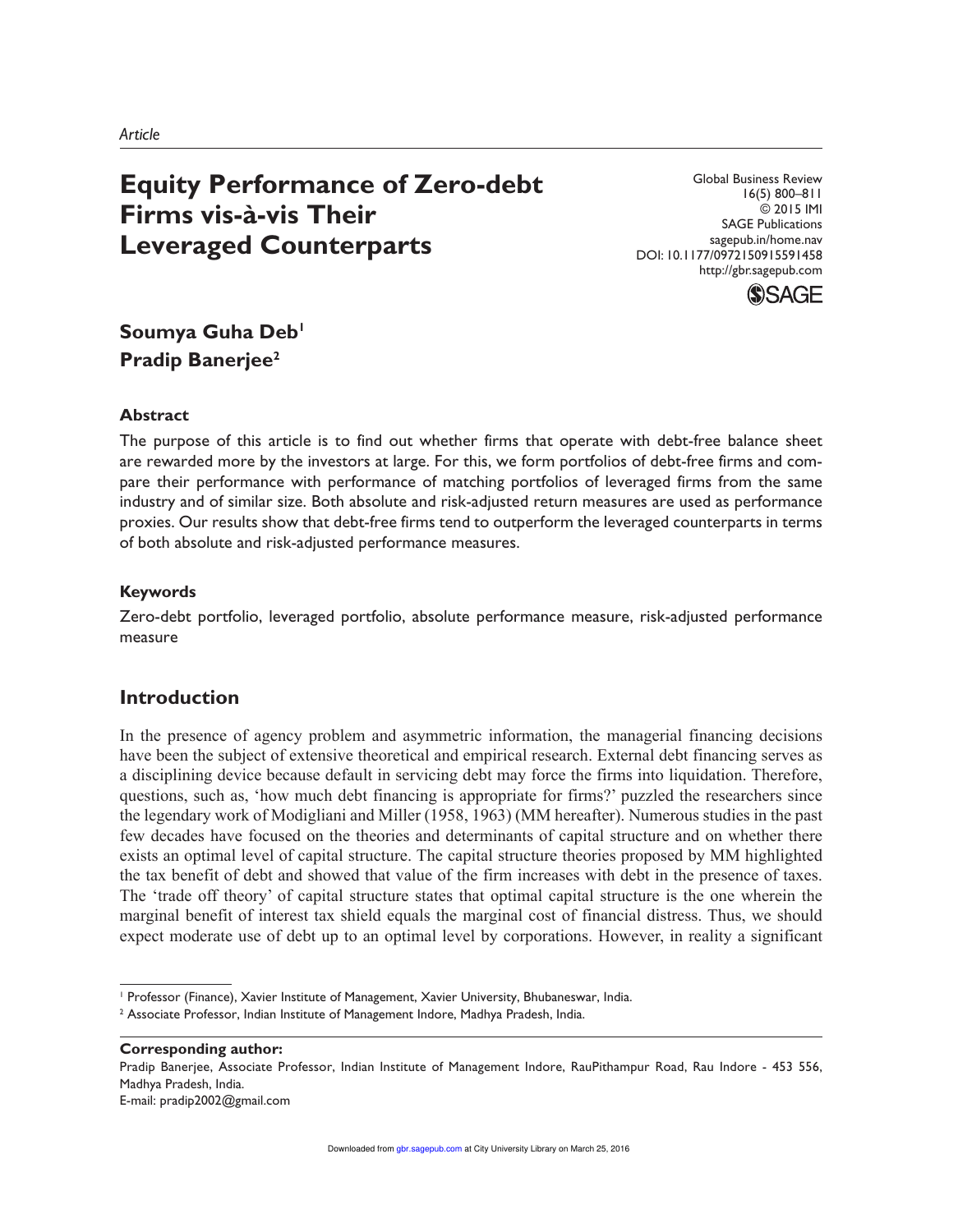proportion of corporations choose to remain debt free and even more surprising is the fact the proportion of debt-free firms has steadily increased over time in recent years. About 20 per cent of US firms are debt free on an average as per recent records, more than 20 per cent of the US firms are debt free in some industries, and debt-free firms are not uncommon in most industries (Byoun & Xu 2013; Strebulaev & Yang 2006). Conservative use of debt has been noted in previous works. Graham (2000) observes that firms use too small amounts of debt to take advantage of tax benefits and reports that large, liquid firms with low expected distress costs use debt conservatively. He also reports that product market factors, growth options and low asset collateral lead to conservative debt usage. This debt conservatism puzzle referring to the notion that some firms use lower leverage than that which would maximize value from a static trade-off perspective has been explored in many studies (Graham, 2000; Frank & Goyal, 2005; Miller, 1977). Many empirical studies have been conducted to explore this apparent debt conservatism puzzle and examine the relationship between leverage and various firm characteristics (Bradley, Jarell & Kim, 1984; Graham, 2000; Rajan & Zingales, 1995).

The issue that this article focuses on is however slightly different. This study examines whether firms that choose to remain debt free are rewarded more by the investors at large compared to their leveraged counterparts. Companies with no debt are usually considered by investors to exhibit a conservative financial approach. There are both pros and cons to this approach. The lack of debt in the balance sheet means the company is expecting to generate a lot of surplus cash to grow. This also provides the company the flexibility to take on debt in future to finance an expansion or an acquisition. Although this is the strength of a debt-free company, debt per se is not detrimental for the company, if it remains within an optimal level. Debt is one of the cheapest sources of funds for a company. Moreover, the interest paid on debt is tax deductible and reduces the tax liability of the company. Apart from this, tax shield advantage debt can be used as an anti-takeover device (Harris & Raviv, 1990) and may also act to restrict managerial discretion (Jensen, 1986), adding to the benefits of debt financing. However, beyond a certain level, the fixed interest and principal commitments of debt can really hurt the ability of the company to operate freely and effectively. Debt beyond the optimal level can cause default on interest payments, leading to financial distress or even bankruptcy. It may also limit the ability to pay dividends as most of the surplus cash is utilized to service debt. Empirical research on the relation between leverage and stock returns suggests both positive and negative relation between the two. Bhandari (1988) finds that returns are positively related to leverage. On the other hand, Penman et al. (2007) find that there is a negative relation between returns and leverage. Fama and French (1992) find that when leverage is measured with book values of debt, there is a negative relation between returns and leverage, but when leverage is measured with market value of debt, there is a positive relation.

Although the heavy usage of debt has over time proved to be detrimental for the performance of many large firms in many countries, it is not clear that firms that operate with debt-free balance sheets were rewarded more by the investors. Very few studies have looked at the stock return performance of zerodebt firms exclusively. Zaher (2010) reports superior performance of a portfolio of debt-free firms compared to a portfolio of leverage counterparts. Lee and Moon (2011) also report that debt-free firms perform better over a long run based on Fama and French three-factor and Carhart four-factor models. However, these studies do not conduct further empirical analysis on why the zero-debt firms may be having superior return performance. In this study, we examine in the Indian context, whether the firms that choose to be debt free are rewarded. In particular, we form portfolios of firms that have zero debt and compare the return performance of the portfolio with a matched portfolio of firms that have debt. The results generally indicate that the portfolios of zero-debt firms exhibit superior performance than investments in leveraged peers in terms of both absolute and risk-adjusted performance measures. We also analyze if these zero-debt firms have better profitability than their leveraged counterparts and hence the superior performance, or if the superior performance can be attributed to their future growth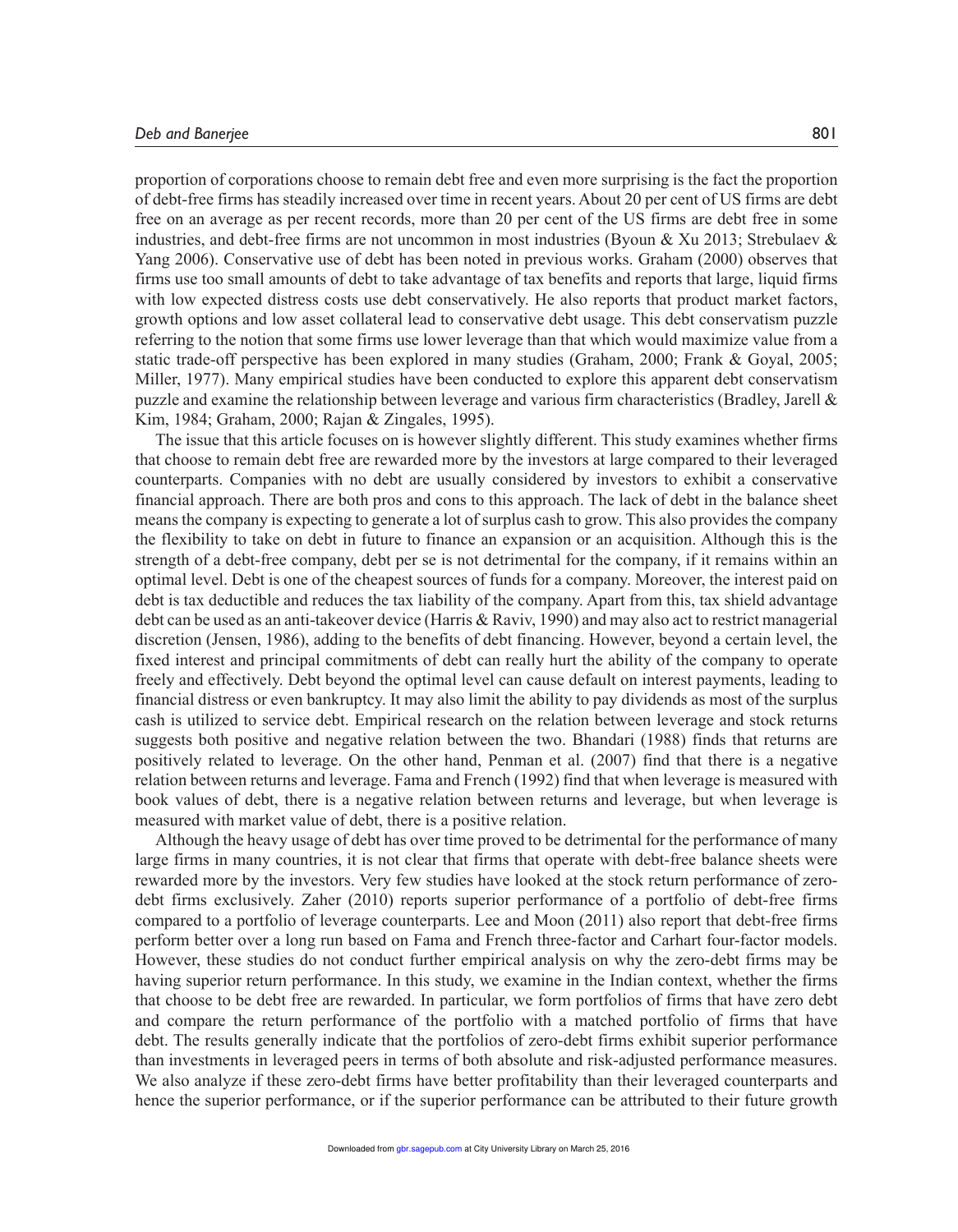prospects along with their debt conservatism and excess cash that could be fruitfully utilized to fund these future growth prospects. This is in line with the findings of Denis and Sibilkov (2010), who find that higher cash holdings allow financially constrained firms to undertake value-increasing projects that might otherwise be bypassed. We find that the Indian debt-free firms may not necessarily be financially constrained or have better profitability than their leveraged counterparts, but nevertheless they have capital structure flexibility, higher cash reserves, more growth opportunities and are perceived by market participants positively and hence are rewarded with higher risk-adjusted stock returns.

Some works have been done in the Indian context about capital structure policy and leverage and some interesting issues were addressed. Mukherjee and Mahakud (2012) find that Indian manufacturing companies have a target capital structure and also estimate the speed of adjustment to the target capital structure. Ghosh (2009) finds that in India, on an average firms with low leverage have more productivity. However, to the best of our knowledge not much work has been done in the Indian context addressing the specific issue of this article, that is, performance of zero-debt firms vis-à-vis otherwise similar leveraged firms. As such, hopefully, the findings of this work would have some implications for investors at large, particularly in the Indian markets.

The remaining portion of the article is organized as follows: the next section deals with the data, the third section deals with methodology, the fourth section presents the results and interpretation, while the fifth section concludes the study.

#### **Data**

Our study period is from the year 2000 to 2007. During this period, we collected samples of 'debt-free' firms and 'leveraged firms' each year from the Centre for Monitoring Indian Economy (CMIE) Prowess database.<sup>1</sup> We define 'debt' over here as long-term borrowings of the firms as indicated in their balance sheets obtained from the Prowess database. We define debt-free firms as those firms which have chosen to have no debt in their capital structure for at least 2 consecutive years: the current and the previous year. Every year, a sample of debt-free firms was collected from all firms listed in Bombay Stock Exchange (BSE).<sup>2</sup> We also created a sample of 'leveraged counterparts' from the firms which were also listed in BSE, which had debt to any extent in their capital structure for the current and the previous year and which were 'comparable' in nature. Comparable in nature here implies that each of these firms belonged to the same industry as its debt-free counterpart (we matched the Prowess NIC code/industry code to ensure that) and was of similar size (we ensured that by matching the market capitalization with the debtfree counterpart). We find that the policy of remaining debt free is persistent across industries and is rising continuously across time. As can be seen from Table 1, the number of zero-debt firms in the sample is 26 in 2000 and increased to 239 in 2007. We construct a hypothetical portfolio comprising all debt-free firms and call this portfolio the zero-debt portfolio (ZDP). A similar portfolio is constructed comprising the comparable leveraged firms and we call this the leveraged portfolio (LP).

| Year                            | 2000 | 2001 | 2002 | 2003 | 2004 | 2005 | 2006 | 2007 |
|---------------------------------|------|------|------|------|------|------|------|------|
| Number of debt-free firms (ZDP) | 26   | 46   | 78   | 117  | 159  | 205  | 214  | 239  |
| Number of control firms (LP)    | 26   | 46   | 77   | 115  | 156  | 200  | 209  | 234  |

**Table 1.** Year-wise Distribution of Firms

**Source:** Author's calculations.

**Note:** This table shows the year-wise breakup of the entire sample firms for which we have data to calculate the performance of debt-free firms and their control counterparts from 2000 to 2007.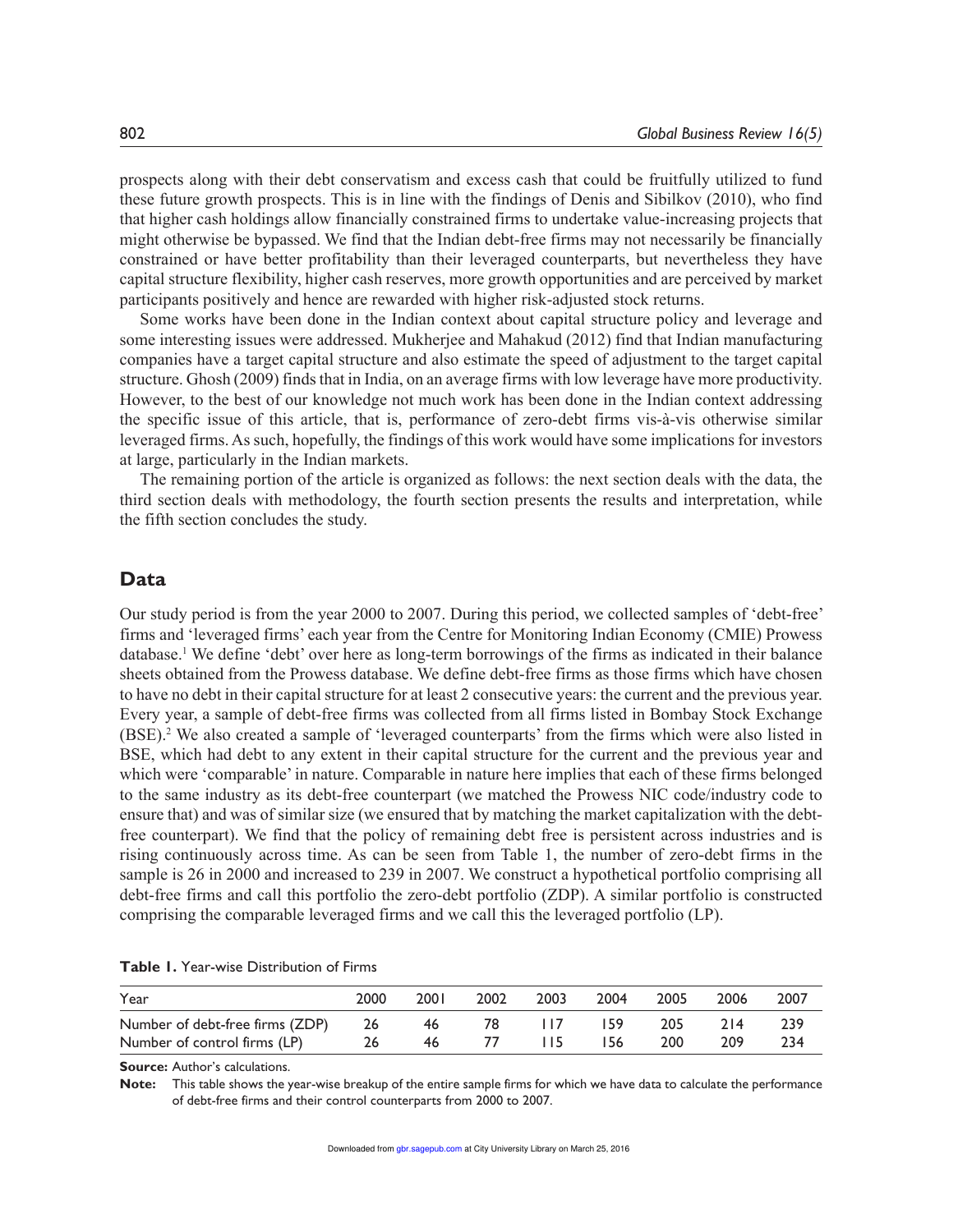For calculating performance based on risk-adjusted measures, such as, Sharpe's ratio, Treynor's ratio and Jensen's alpha, we also require data on the return of the market portfolio and the risk-free rate. For this, we have taken the S&P CNX Nifty total return index<sup>3</sup> as the proxy for the market portfolio and used the monthly closing figures of the same available in the CMIE Prowess database to calculate the market return. As a proxy for the risk-free rate, we have used the yields of 91-day T-bills during the said period available in the website of the Reserve Bank of India.

# **Methodology**

In this study, we examine in the Indian context, whether the debt-free firms (ZDP) are rewarded by investors, that is, the performance of the portfolio of zero-debt firms (ZDP) is superior compared to the performance of the portfolio of leveraged firms (LP) in terms of absolute and risk-adjusted performance measures. To test if the performance of zero-debt firms differs from the leveraged or 'control firms', every year from 2001 to 2007, we compute the average monthly portfolio returns (market capitalization weighted) of both the ZDP and the LP over the next 1, 2, 3, 4 and 5 years. We then apply the following measures to test for the difference in performance of the ZDP and the LP over the holding periods of next 1, 2, 3, 4 and 5 years, respectively.

- (i) **Performance based on average monthly returns:** The average monthly returns of both the ZDP and the LP are found over various holding periods over the next 1, 2, 3, 4 and 5 years after the year of portfolio formation. The difference between the average monthly return of the ZDP over that of the LP is then calculated. A *t*-test is then applied to see if the differential average return is significantly different from zero.
- (ii) **Performance based on holding period returns:** The average holding period return is calculated as the return obtained from a buy and hold strategy from the portfolios over various holding periods as follows:

$$
R_{i,1\text{ to }T} = \prod_{t=1}^{T} (1 + r_{i,t}) - 1
$$

where  $r_{i,t}$  is the return of the portfolio '*i*' for the month '*t*' and  $\prod_{t=1} (1 + r_{i,t})$  i  $\frac{r}{1}(1 +$ from  $t = 1$  to *T*. The difference between these holding period returns of the ZDP and the LP was  $\prod_{t=1}^{T} (1 + r_{i,t})$  is the product function then calculated and averaged across different years of portfolio formation to find the average premium of the ZDP vis-à-vis the LP across time. A *t*-test was applied to find the significance of this average premium.

(iii) **Performance based on Jensen's alpha:** Once the returns of the ZDP and the LP are found every month, the Jensen's alpha over various holding periods of 1, 2, 3, 4 and 5 years, respectively, after forming the portfolio is found by the estimate of the intercept from the following model of Jensen (1968).

$$
R_p - R_f = \alpha_p + \beta_p (R_m - R_f)
$$

- where  $R_p$  = the average portfolio return for the period concerned
	- $R_f$  = the risk-free rate for the same period
	- $\overline{R}_m$  = the average market portfolio return for the same period

 $\alpha$ <sup>*p*</sup> = the Jensen's alpha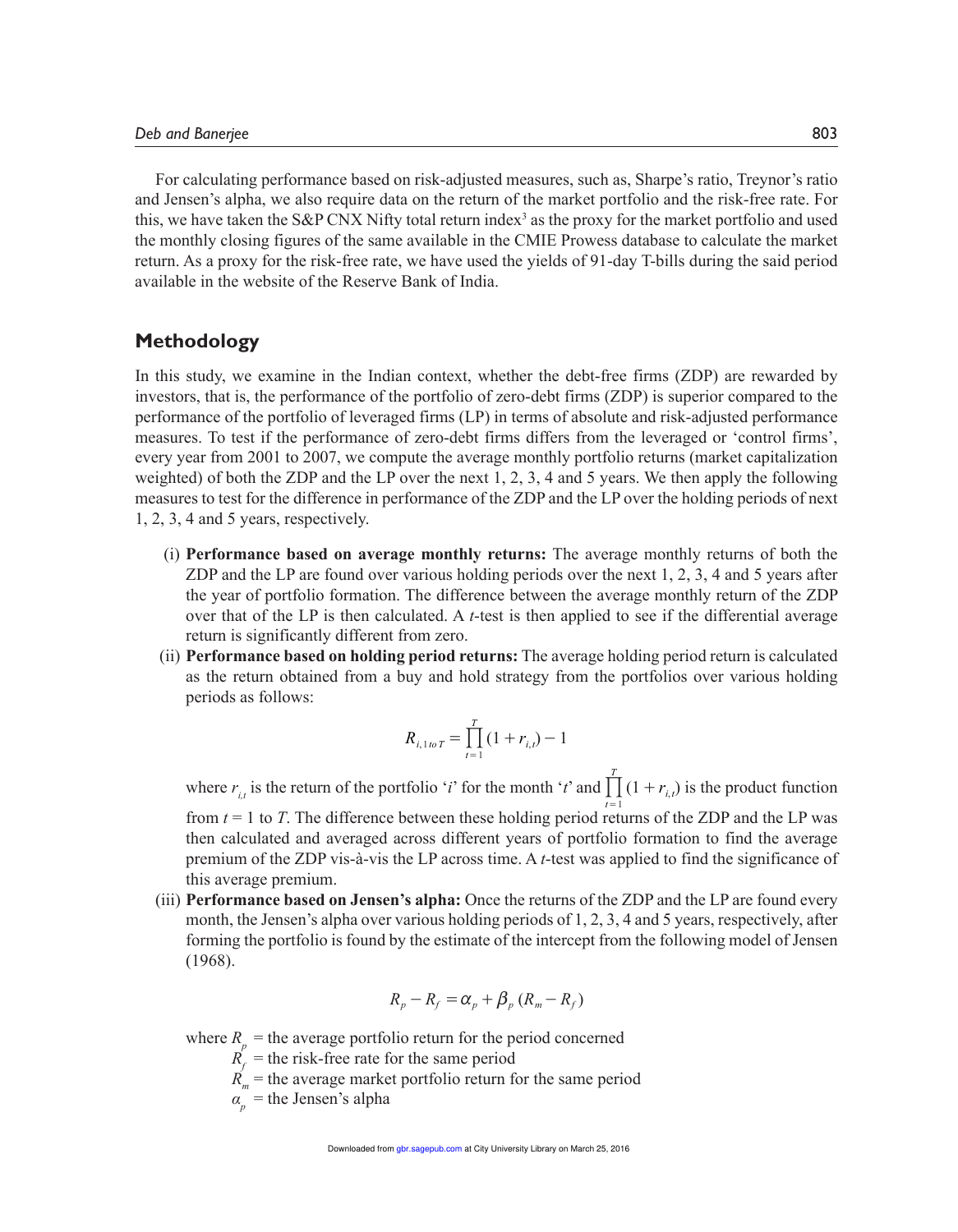The difference in Jensen's alpha of the ZDP and the LP over a particular holding period averaged over various years of portfolio formations is taken as the required premium. The *t*-test is then applied to this premium to test if the difference is significantly different from zero.

(iv) **Performance based on Treynor's ratio:** Treynor's ratio or *reward-to-volatility* ratio introduced by Jack Treynor (1965) is measured for the ZDP and LP over various holding periods as per the following expression:

Treynor's ratio (TR) = 
$$
\frac{(R_p - r_f)}{\beta_p}
$$

- where  $R_p$  = the average return of the portfolio under consideration for the period concerned,
	- $r_f$  = the average risk-free rate for the same period and
		- $\beta_p$  = the beta of the portfolio concerned<sup>4</sup> and a measure of its systematic risk. Thus, the Treynor's ratio measures the risk premium<sup>5</sup> of the portfolio per unit of the volatility assumed. The difference in Treynor's ratio of the ZDP and the LP over a particular holding period averaged over various years of portfolio formations is taken as the required premium. The *t*-test is then applied to this premium to test if the difference is significantly different from zero.
- (v) **Performance based on Sharpe's ratio:** William Sharpe (1966) introduced a similar riskadjusted performance measure as Treynor but he used a different measure of risk in the denominator. Instead of beta coefficient of the portfolio, he used the total risk or the sigma of the portfolio in the denominator. He named his measure as the 'reward-to-variability' ratio which is given by

Sharpe's ratio = 
$$
\frac{(R_p - r_f)}{\sigma_p}
$$

where

 $R_p$  = the equity portfolio return for the period concerned.

 $r_f$  = the risk-free rate for the same period and

 $\sigma_p$  = the total sigma or standard deviation of the portfolio or portfolio return during the period under consideration. Thus, the Sharpe's ratio measures the risk premium of the portfolio, per unit of the total risk assumed, and summarizes in a single measure the performance of a portfolio on a risk-adjusted basis. The premium based on the Sharpe's ratio is calculated as the difference in Sharpe's ratio of the ZDP over a particular holding period. A *t*-test is then applied to this premium to test if the difference is significantly different from zero.

Both Sharpe's ratio and Treynor's ratio measure risk-adjusted returns. The difference lies in how risk is defined in either case. In Sharpe's ratio, risk is determined as the degree of volatility in returns, that is, the variability in month-on-month or period-on-period returns, which is expressed through the standard deviation of the stream of return numbers being considered. In Treynor's ratio, one looks at the beta of the portfolio, the measure of systematic risk of the portfolio with the assumption that the portfolio is diversified. When one has to evaluate a portfolio which could have some unsystematic or diversifiable risk, Sharpe's ratio would be more meaningful because a truer measure of evaluation would be to judge the returns adjusted for the total risk of the portfolio. On the contrary, if we consider a fully diversified portfolio, the element of unsystematic risk would be very negligible and hence Treynor's ratio would be an adequate measure of risk-adjusted performance. In our case, we formed the portfolio of zero-debt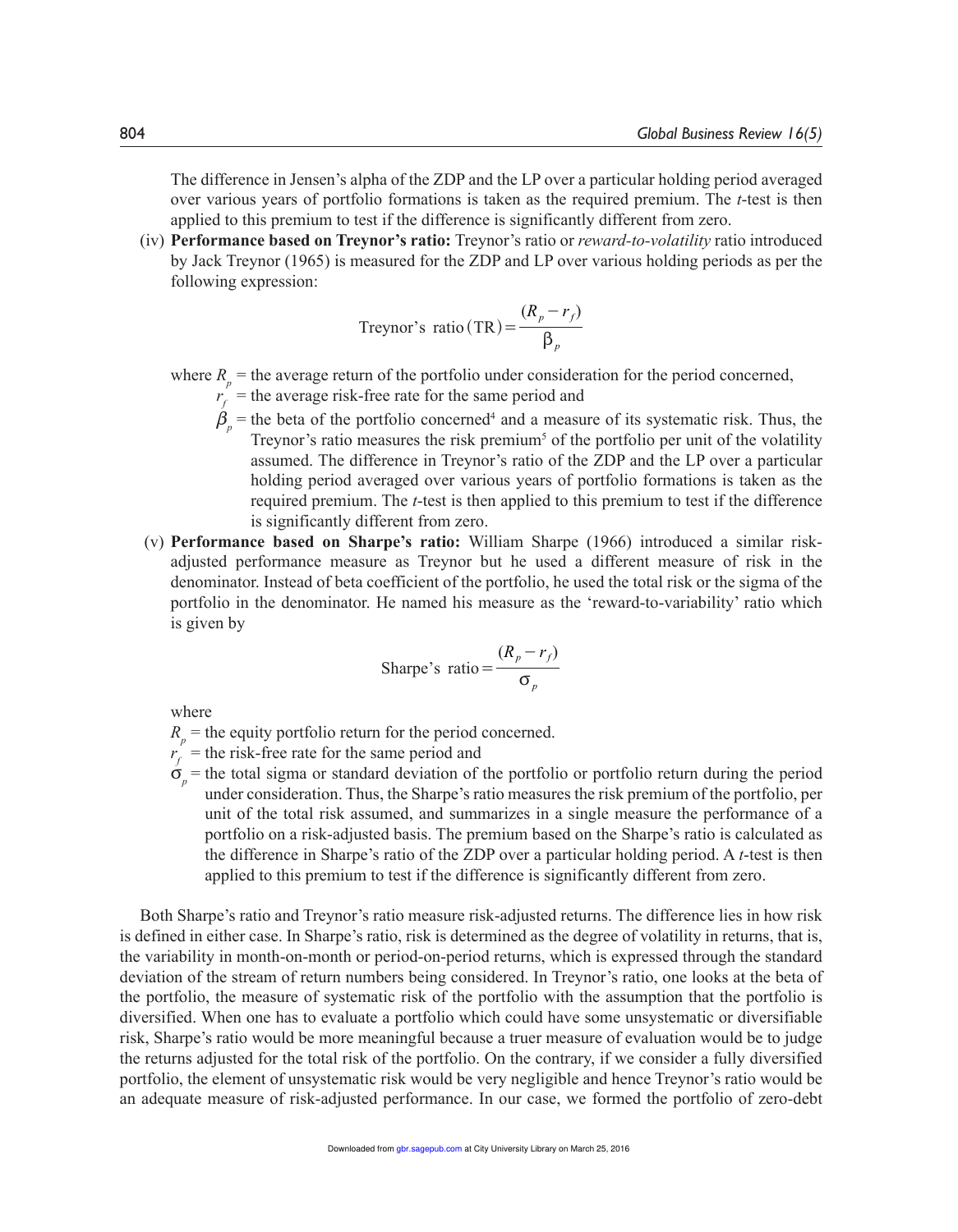firms or the ZDP based on only one criteria as mentioned before, that there should be no long-term debt in the balance sheet of those firms for 2 consecutive years: the current year and the previous year. The portfolio of 'leveraged counterparts' or LP was formed based on two criteria: that these firms should belong to the same industry as their debt-free counterpart and that they were of similar size. It was thus not guaranteed that both kinds of portfolios would be well-diversified portfolios. Therefore, just to check if there were any significant differences in the risk-adjusted performance measures of these portfolios, we used two apparently similar measures: the Sharpe's ratio and the Treynor's ratio. Jensen's alpha is another measure of portfolio performance adjusted for the beta risk of the portfolio. Conceptually, it is similar to the Treynor's ratio, the only difference being that it is expressed as a differential return over the theoretically expected return (based on capital asset pricing model (CAPM)) which is sometimes easier to interpret than a ratio.

We also tested the difference in operating and financial characteristics of the zero-debt firms and the levered control firms (as constructed earlier) in order to explore any significant characteristic difference that would justify the difference in performance if any. To do the same, for 3 years before becoming debt free and the year in which the firm becomes debt free, we apply the *t*-test of equality of means (assuming both equal and non-equal variances) of the following variables over a combined total period from 1999 to 2006: profit before depreciation, interest and tax to total assets (PBDIT/TA), operating cash flow to TA (OCF/TA), market-to-book (M/B) ratio, cash and bank/TA, fixed assets/TA.

Firms with more profits relative to investment opportunities may address the agency problem of free cash flow with large dividends as a substitute for debt and become debt free (Fama & French, 2002). If firms simply become debt free by relying solely on internally generated funds, debt-free firms are likely to be more profitable than are leveraged firms and hence the cash flow from operations would be higher for debt-free firms than that of leveraged firms. We employ two ways to measure a firm's profitability first PBDIT divided by TA and cash flow from operations divided by TA.

We measure expected future growth prospect using M/B ratio. Fama and French (2002) find that M/B value is negatively related to leverage, which is usually interpreted as reflecting a need to retain growth options under the trade-off theory. According to pecking order theory, more profitable firms use less debt but have higher market values. Therefore, firms with a high M/B value would have low leverage*.*

Graham (2000) shows that cash holdings are inversely related to leverage. Hence, firms with large cash holdings are more likely to become debt free than firms with small cash holdings. We have taken cash holding as the ratio of total cash and bank balance to TA.

Whited (1992) and Kiyotaki and Moor (1997) pointout that the size of collateral plays an important factor in the firm's borrowing decisions. The tangible assets, such as, land, plants and equipment serve as natural collaterals (Fama & French, 2002). Accordingly, we expect firms with lower tangible assets are more likely to become debt free than the firms having high tangible assets. Here, we define the tangible assets as net fixed assets to total assets.

### **Results and Analysis**

#### *Return Performance of Zero Debt Firms*

Tables 2–6 look at the differences in returns between the ZDP and the LP. Table 2 represents the premium based on average monthly returns. As is evident from the table, the ZDPs have generated positive premiums on the average overall holding periods ranging from 1 to 5 years based on average monthly returns with the premiums over 3, 4 and 5 years being significant at 5, 10 and 10 per cent, respectively.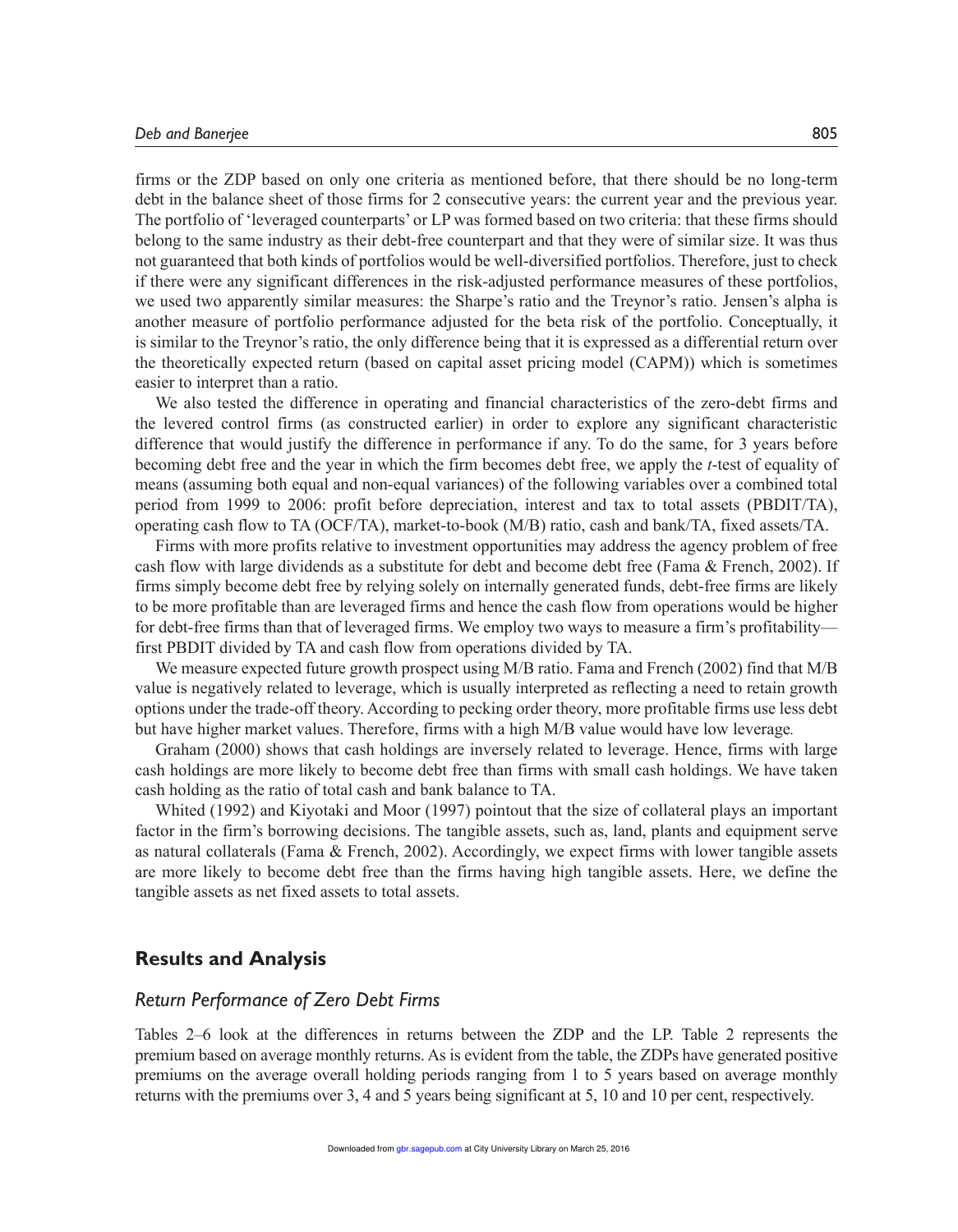|                | Over  |          |       |       | Year of Portfolio Formation |       |          |          | Average |             |     |
|----------------|-------|----------|-------|-------|-----------------------------|-------|----------|----------|---------|-------------|-----|
|                | Next  | 2001     | 2002  | 2003  | 2004                        | 2005  | 2006     | 2007     | Premium | t-statistic | Sig |
| <b>ZDP</b>     | I yr  | $-0.017$ | 0.005 | 0.038 | 0.029                       | 0.039 | 0.032    | 0.037    |         |             |     |
|                | 2 yrs | $-0.008$ | 0.019 | 0.033 | 0.036                       | 0.033 | 0.035    | $-0.006$ |         |             |     |
|                | 3 yrs | 0.006    | 0.022 | 0.036 | 0.035                       | 0.033 | 0.008    | 0.023    |         |             |     |
|                | 4 yrs | 0.011    | 0.029 | 0.034 | 0.032                       | 0.016 | 0.025    | 0.018    |         |             |     |
|                | 5 yrs | 0.019    | 0.028 | 0.029 | 0.019                       | 0.029 | 0.021    | 0.012    |         |             |     |
| LP             | I yr  | $-0.003$ | 0.004 | 0.037 | 0.026                       | 0.034 | 0.032    | 0.020    |         |             |     |
|                | 2 yrs | 0.000    | 0.018 | 0.030 | 0.031                       | 0.031 | 0.024    | $-0.019$ |         |             |     |
|                | 3 yrs | 0.009    | 0.020 | 0.034 | 0.030                       | 0.026 | $-0.003$ | 0.021    |         |             |     |
|                | 4 yrs | 0.012    | 0.025 | 0.032 | 0.024                       | 0.006 | 0.023    | 0.021    |         |             |     |
|                | 5 yrs | 0.016    | 0.026 | 0.028 | 0.009                       | 0.025 | 0.023    | 0.015    |         |             |     |
| <b>Premium</b> | I yr  | $-0.014$ | 0.001 | 0.001 | 0.003                       | 0.005 | $-0.001$ | 0.017    | 0.17%   | 1.37        |     |
| $(ZDP-LP)$     | 2 yrs | $-0.008$ | 0.001 | 0.003 | 0.004                       | 0.002 | 0.011    | 0.013    | 0.37%   | 1.37        |     |
|                | 3 yrs | $-0.003$ | 0.002 | 0.002 | 0.004                       | 0.008 | 0.011    | 0.002    | 0.36%   | 2.11        | $*$ |
|                | 4 yrs | $-0.001$ | 0.004 | 0.003 | 0.008                       | 0.010 | 0.001    | $-0.003$ | 0.31%   | 1.72        | *   |
|                | 5 yrs | 0.003    | 0.002 | 0.001 | 0.010                       | 0.004 | $-0.002$ | $-0.002$ | 0.23%   | 1.48        | *   |

**Table 2.** Premium Based on Average Monthly Returns

**Notes:** The average monthly returns of both the ZDP and the LP are found over various holding periods over the next 1, 2, 3, 4 and 5 years after the year of portfolio formation. The difference between the average monthly return of the ZDP over that of the LP is then calculated. The *t*-test is then applied to this premium to test if the premium is significantly different from zero. \*\*\* indicates significant at 1 per cent, \*\* indicates significant at 5 per cent and \* indicates significant at 10 per cent level of significance.

|                | Over  |          | Year of Portfolio Formation |       |       |       |          |          | Average |             |            |
|----------------|-------|----------|-----------------------------|-------|-------|-------|----------|----------|---------|-------------|------------|
|                | Next  | 2001     | 2002                        | 2003  | 2004  | 2005  | 2006     | 2007     | Premium | t-statistic | Sig        |
| ZDP            | l yr  | $-0.369$ | 0.024                       | 0.451 | 0.360 | 0.549 | 0.435    | 0.486    |         |             |            |
|                | 2 yrs | $-0.392$ | 0.406                       | 0.948 | 1.190 | 1.130 | 1.172    | $-0.263$ |         |             |            |
|                | 3 yrs | $-0.162$ | 0.939                       | 2.147 | 2.183 | 2.028 | 0.139    | 0.748    |         |             |            |
|                | 4 yrs | 0.133    | 2.320                       | 3.396 | 3.144 | 0.820 | 1.523    | 0.824    |         |             |            |
|                | 5 yrs | 1.012    | 3.378                       | 3.712 | 1.435 | 3.332 | 1.722    | 0.513    |         |             |            |
| LP.            | I yr  | $-0.262$ | $-0.023$                    | 0.402 | 0.330 | 0.454 | 0.442    | 0.243    |         |             |            |
|                | 2 yrs | $-0.274$ | 0.235                       | 0.771 | 1.013 | 1.019 | 0.706    | $-0.443$ |         |             |            |
|                | 3 yrs | $-0.089$ | 0.560                       | 1.817 | 1.765 | 1.367 | $-0.210$ | 0.678    |         |             |            |
|                | 4 yrs | 0.111    | 1.413                       | 2.744 | 1.949 | 0.136 | 1.391    | 1.196    |         |             |            |
|                | 5 yrs | 0.594    | 2.244                       | 3.183 | 0.421 | 2.391 | 2.067    | 0.774    |         |             |            |
| <b>Premium</b> | lyr   | $-0.106$ | 0.047                       | 0.049 | 0.030 | 0.094 | $-0.007$ | 0.244    | 5.01%   | 1.25        |            |
| $(ZDP-LP)$     | 2 yrs | $-0.118$ | 0.171                       | 0.177 | 0.178 | 0.111 | 0.466    | 0.180    | 16.65%  | 2.59        | $\ast\ast$ |
|                | 3 yrs | $-0.073$ | 0.379                       | 0.330 | 0.418 | 0.661 | 0.348    | 0.070    | 30.47%  | 3.36        | $\ast\ast$ |
|                | 4yrs  | 0.022    | 0.907                       | 0.652 | 1.195 | 0.685 | 0.132    | $-0.372$ | 46.00%  | 2.21        | $\ast\ast$ |
|                | 5yrs  | 0.418    | 1.134                       | 0.529 | 1.014 | 0.941 | $-0.345$ | $-0.261$ | 48.99%  | 2.16        | $**$       |

**Table 3.** Premium Based on Average Holding Period Returns

**Source:** Author's calculations.

**Notes:** The average holding period return is calculated as the return obtained from a buy and hold strategy from the portfolios over various holding periods. The difference between these holding period returns of the ZDP and the LP was then taken as the premium each year. This was then averaged across different years of portfolio formation to find the average premium and a *t*-test was applied to find the significance of this average premium.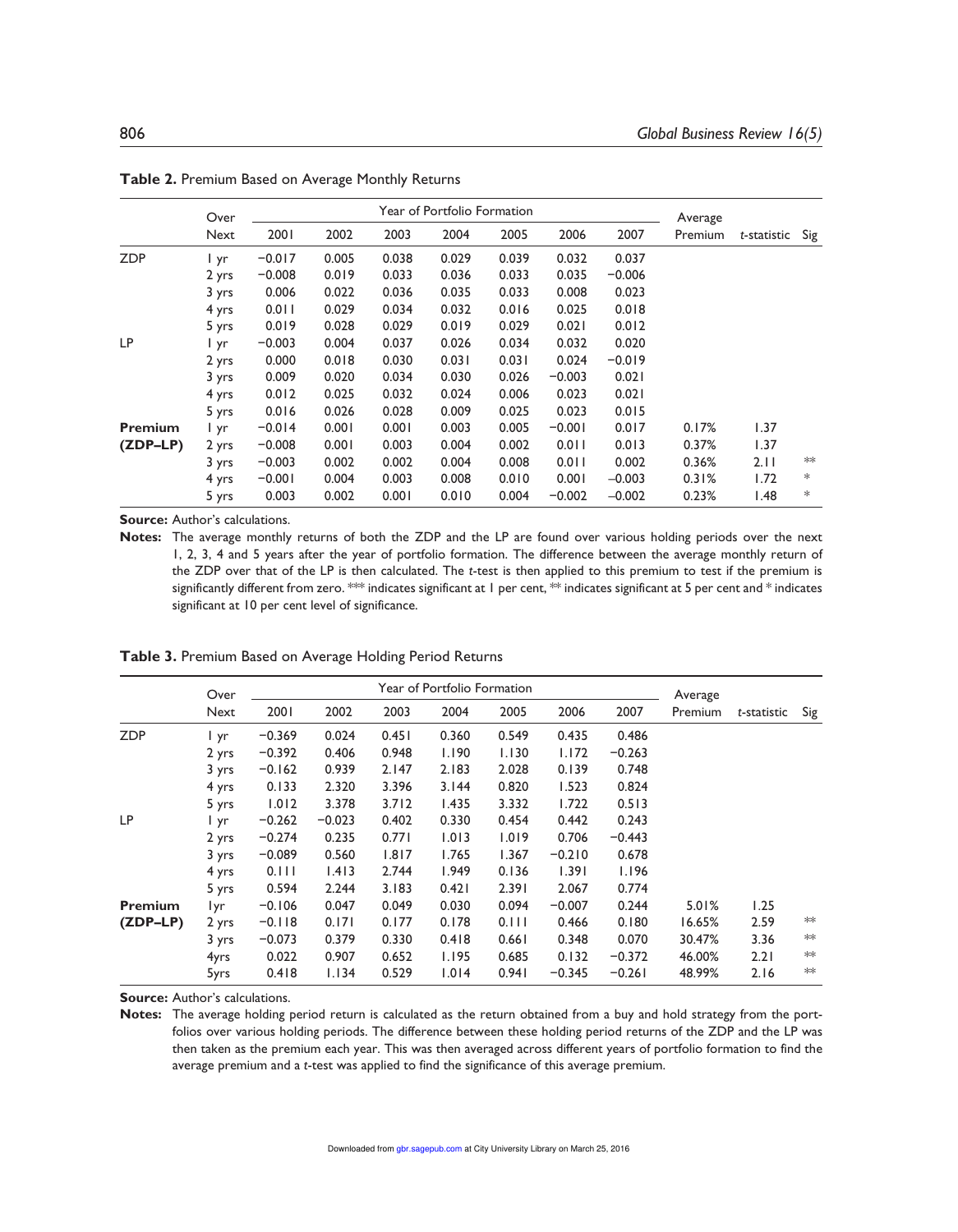|                | Over  |          |          |          | Year of Portfolio Formation |          |          |          | Average |             |                |
|----------------|-------|----------|----------|----------|-----------------------------|----------|----------|----------|---------|-------------|----------------|
|                | Next  | 2001     | 2002     | 2003     | 2004                        | 2005     | 2006     | 2007     | Premium | t-statistic | sig            |
| <b>ZDP</b>     | I yr  | 0.020    | $-0.001$ | $-0.018$ | 0.018                       | 0.015    | 0.007    | $-0.004$ |         |             |                |
|                | 2 yrs | 0.003    | $-0.012$ | 0.005    | 0.019                       | 0.010    | 0.002    | 0.000    |         |             |                |
|                | 3 yrs | $-0.016$ | 0.001    | 0.010    | 0.015                       | 0.004    | 0.002    | 0.008    |         |             |                |
|                | 4 yrs | $-0.008$ | 0.006    | 0.009    | 0.009                       | 0.005    | 0.007    | 0.003    |         |             |                |
|                | 5 yrs | $-0.003$ | 0.005    | 0.003    | 0.007                       | 0.010    | 0.004    | 0.003    |         |             |                |
| LP.            | I yr  | 0.033    | $-0.002$ | $-0.031$ | 0.017                       | 0.007    | 0.005    | $-0.006$ |         |             |                |
|                | 2 yrs | 0.011    | $-0.023$ | $-0.002$ | 0.016                       | 0.006    | $-0.002$ | $-0.016$ |         |             |                |
|                | 3 yrs | $-0.013$ | $-0.008$ | 0.005    | 0.012                       | 0.000    | $-0.009$ | 0.007    |         |             |                |
|                | 4 yrs | $-0.007$ | $-0.004$ | 0.003    | 0.005                       | $-0.005$ | 0.006    | 0.008    |         |             |                |
|                | 5 yrs | $-0.006$ | $-0.005$ | $-0.001$ | $-0.001$                    | 0.007    | 0.007    | 0.006    |         |             |                |
| <b>Premium</b> | l yr  | $-0.013$ | 0.001    | 0.012    | 0.001                       | 0.008    | 0.002    | 0.002    | 0.19%   | 0.64        |                |
| $(ZDP-LP)$     | 2 yrs | $-0.008$ | 0.011    | 0.007    | 0.003                       | 0.005    | 0.004    | 0.015    | 0.52%   | 1.85        | $*$            |
|                | 3 yrs | $-0.003$ | 0.009    | 0.005    | 0.003                       | 0.004    | 0.011    | 0.001    | 0.42%   | 2.32        | $\ast\!\!\ast$ |
|                | 4 yrs | 0.000    | 0.010    | 0.006    | 0.005                       | 0.010    | 0.000    | $-0.004$ | 0.37%   | 1.79        | $\ast$         |
|                | 5 yrs | 0.003    | 0.009    | 0.005    | 0.009                       | 0.003    | $-0.003$ | $-0.003$ | 0.34%   | 1.85        | $*$            |

**Table 4.** Premium Based on Jensen's Alpha

**Notes:** Once the returns of the ZDP and the LP are found every month, the Jensen's alpha over various holding periods of 1, 2, 3, 4 and 5 years after the portfolio formation is found. The difference in Jensen's alpha of the ZDP and the LP over a particular holding period averaged over various years of portfolio formations is taken as the required premium. The *t*-test is then applied to this premium to test if the difference is significantly different from zero.

|                | Over  |          |       | Average |          |       |          |          |         |             |            |
|----------------|-------|----------|-------|---------|----------|-------|----------|----------|---------|-------------|------------|
|                | Next  | 2001     | 2002  | 2003    | 2004     | 2005  | 2006     | 2007     | Premium | t-statistic | Sig        |
| ZDP            | I yr  | $-0.009$ | 0.000 | 0.031   | 0.033    | 0.044 | 0.035    | 0.031    |         |             |            |
|                | 2 yrs | $-0.006$ | 0.013 | 0.034   | 0.042    | 0.040 | 0.033    | $-0.012$ |         |             |            |
|                | 3 yrs | 0.000    | 0.020 | 0.039   | 0.040    | 0.034 | 0.003    | 0.017    |         |             |            |
|                | 4 yrs | 0.005    | 0.027 | 0.038   | 0.036    | 0.013 | 0.020    | 0.013    |         |             |            |
|                | 5 yrs | 0.011    | 0.027 | 0.033   | 0.016    | 0.027 | 0.017    | 0.007    |         |             |            |
| LP             | l yr  | $-0.004$ | 0.000 | 0.024   | 0.044    | 0.033 | 0.032    | 0.024    |         |             |            |
|                | 2 yrs | $-0.003$ | 0.009 | 0.026   | 0.042    | 0.032 | 0.027    | $-0.031$ |         |             |            |
|                | 3 yrs | 0.003    | 0.013 | 0.032   | 0.037    | 0.029 | $-0.010$ | 0.017    |         |             |            |
|                | 4 yrs | 0.005    | 0.017 | 0.030   | 0.031    | 0.001 | 0.020    | 0.018    |         |             |            |
|                | 5 yrs | 0.009    | 0.018 | 0.027   | 0.005    | 0.023 | 0.020    | 0.011    |         |             |            |
| <b>Premium</b> | I yr  | $-0.005$ | 0.000 | 0.006   | $-0.011$ | 0.011 | 0.003    | 0.007    | 0.16%   | 0.57        |            |
| $(ZDP-LP)$     | 2 yrs | $-0.004$ | 0.004 | 0.008   | 0.000    | 0.007 | 0.005    | 0.019    | 0.57%   | 2.14        | $\ast\ast$ |
|                | 3 yrs | $-0.002$ | 0.008 | 0.007   | 0.003    | 0.005 | 0.013    | 0.000    | 0.46%   | 2.46        | $\ast\ast$ |
|                | 4 yrs | 0.000    | 0.010 | 0.008   | 0.005    | 0.012 | 0.000    | $-0.005$ | 0.41%   | 1.72        | $\ast$     |
|                | 5 yrs | 0.002    | 0.010 | 0.006   | 0.011    | 0.004 | $-0.003$ | $-0.003$ | 0.37%   | 1.70        | *          |

**Table 5.** Premium Based on Treynor's Ratio

**Source:** Author's calculations.

**Notes:** Once the returns of the ZDP and the LP are found every month, the Treynor's ratio over various holding periods of 1, 2, 3, 4 and 5 years after the portfolio formation is found. The difference in Treynor's ratio of the ZDP and the LP over a particular holding period averaged over various years of portfolio formations is taken as the required premium. The *t*-test is then applied to this premium to test if the difference is significantly different from zero.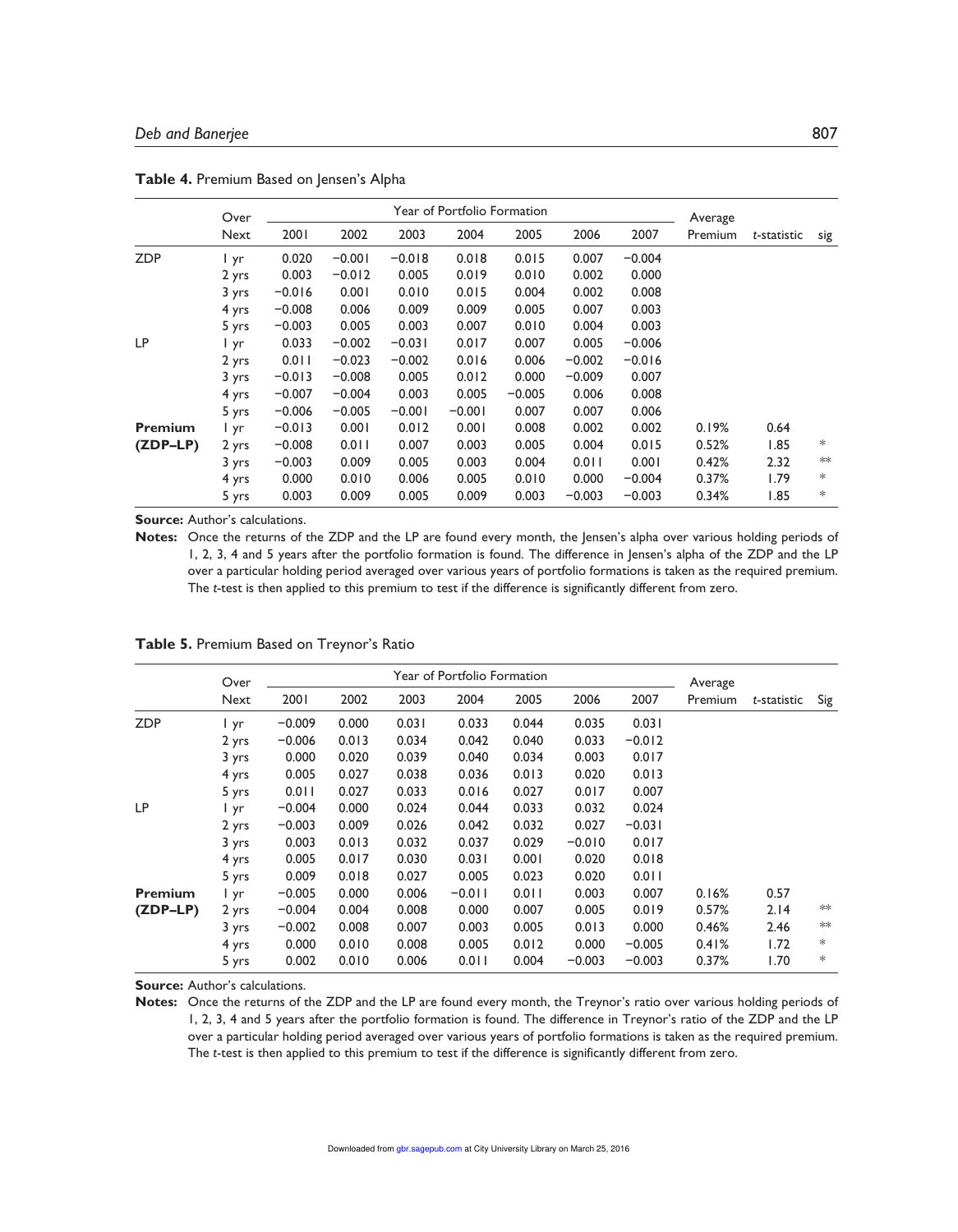|                | Over  |         |      |      | Year of Portfolio Formation |      |         |         | Average |             |              |
|----------------|-------|---------|------|------|-----------------------------|------|---------|---------|---------|-------------|--------------|
|                | Next  | 2001    | 2002 | 2003 | 2004                        | 2005 | 2006    | 2007    | Premium | t-statistic | Sig          |
| <b>ZDP</b>     | l yr  | $-0.11$ | 0.00 | 0.29 | 0.30                        | 0.57 | 0.51    | 0.37    |         |             |              |
|                | 2 yrs | $-0.09$ | 0.15 | 0.30 | 0.44                        | 0.53 | 0.43    | $-0.11$ |         |             |              |
|                | 3 yrs | 0.00    | 0.20 | 0.37 | 0.45                        | 0.42 | 0.03    | 0.15    |         |             |              |
|                | 4 yrs | 0.05    | 0.29 | 0.39 | 0.40                        | 0.13 | 0.19    | 0.12    |         |             |              |
|                | 5 yrs | 0.12    | 0.30 | 0.32 | 0.16                        | 0.26 | 0.17    | 0.07    |         |             |              |
| LP             | I yr  | $-0.04$ | 0.00 | 0.25 | 0.36                        | 0.43 | 0.48    | 0.26    |         |             |              |
|                | 2 yrs | $-0.03$ | 0.10 | 0.24 | 0.44                        | 0.45 | 0.34    | $-0.26$ |         |             |              |
|                | 3 yrs | 0.03    | 0.13 | 0.31 | 0.43                        | 0.35 | $-0.10$ | 0.14    |         |             |              |
|                | 4 yrs | 0.05    | 0.18 | 0.31 | 0.33                        | 0.01 | 0.18    | 0.17    |         |             |              |
|                | 5 yrs | 0.09    | 0.20 | 0.27 | 0.05                        | 0.21 | 0.20    | 0.10    |         |             |              |
| <b>Premium</b> | l yr  | $-0.07$ | 0.01 | 0.05 | $-0.06$                     | 0.14 | 0.03    | 0.12    | 2.96%   | 0.97        |              |
| $(ZDP-LP)$     | 2 yrs | $-0.06$ | 0.05 | 0.06 | 0.01                        | 0.08 | 0.09    | 0.16    | 5.66%   | 2.24        | $\ast\ast$   |
|                | 3 yrs | $-0.02$ | 0.08 | 0.06 | 0.02                        | 0.07 | 0.12    | 0.01    | 4.72%   | 2.57        | $\ast\!\ast$ |
|                | 4 yrs | 0.00    | 0.11 | 0.07 | 0.07                        | 0.12 | 0.01    | $-0.04$ | 4.69%   | 2.07        | $\ast\!\ast$ |
|                | 5 yrs | 0.03    | 0.10 | 0.05 | 0.11                        | 0.05 | $-0.03$ | $-0.03$ | 4.04%   | 1.96        | $*$          |

**Table 6.** Premium Based on Sharpe's Ratio

**Notes:** Once the returns of the ZDP and the LP are found every month, the Sharpe's ratio over various holding periods of 1, 2, 3, 4 and 5 years after the portfolio formation is found. The difference in Sharpe's ratio of the ZDP and the LP over a particular holding period averaged over various years of portfolio formations is taken as the required premium. The *t*-test is then applied to this premium to test if the difference is significantly different from zero.

Table 3 presents the premium based on average holding period returns or buy and hold returns. Here, we find that the superior performance of the ZDP over that of the LP is even more apparent. The buy and hold return premium of the ZDP over LP ranges from 5 to 40 per cent approximately for 1–5 years holding period with almost all of them being significant at 5 per cent level of significance.

Tables 4, 5 and 6 present the premiums based on Jensen's alpha, Treynor's ratio and Sharpe's ratio which are our risk-adjusted performance measures estimated as detailed in the previous section. Here also we find that the superior performance of the ZDP with respect to the LP is pretty apparent for all these performance measures. The premium or difference of these measures over various holding periods of 1, 2, 3, 4 and 5 years are all positive and mostly significant particularly over 2 or more years of holding period. Our finding thus definitely points towards the fact that the zero-debt firms have been rewarded by the investors in the market and the stock performance of the zero-debt firms even on a risk-adjusted basis is superior compared to the performance of the leveraged firms.

# *Analysis of Drivers of Return Performance of Debt-free Firms*

Table 7 presents the *t*-test results of the difference in financial and operating characteristics of the zerodebt firms and the leveraged control firms for the year in which they became debt free and for 3 years before becoming debt free. We do not find any significant difference in profitability (as measured by PBDIT/TA and CFO/TA) between the debt-free and control firms for up to 3 years before becoming debt free. Hence, the difference in returns between the debt-free and leveraged firms does not arise due to differences in profitability, but may be more due to a 'positive investor perception'. As can be seen, the zero-debt firms have significantly higher cash balances than the leveraged (control) firms. This finding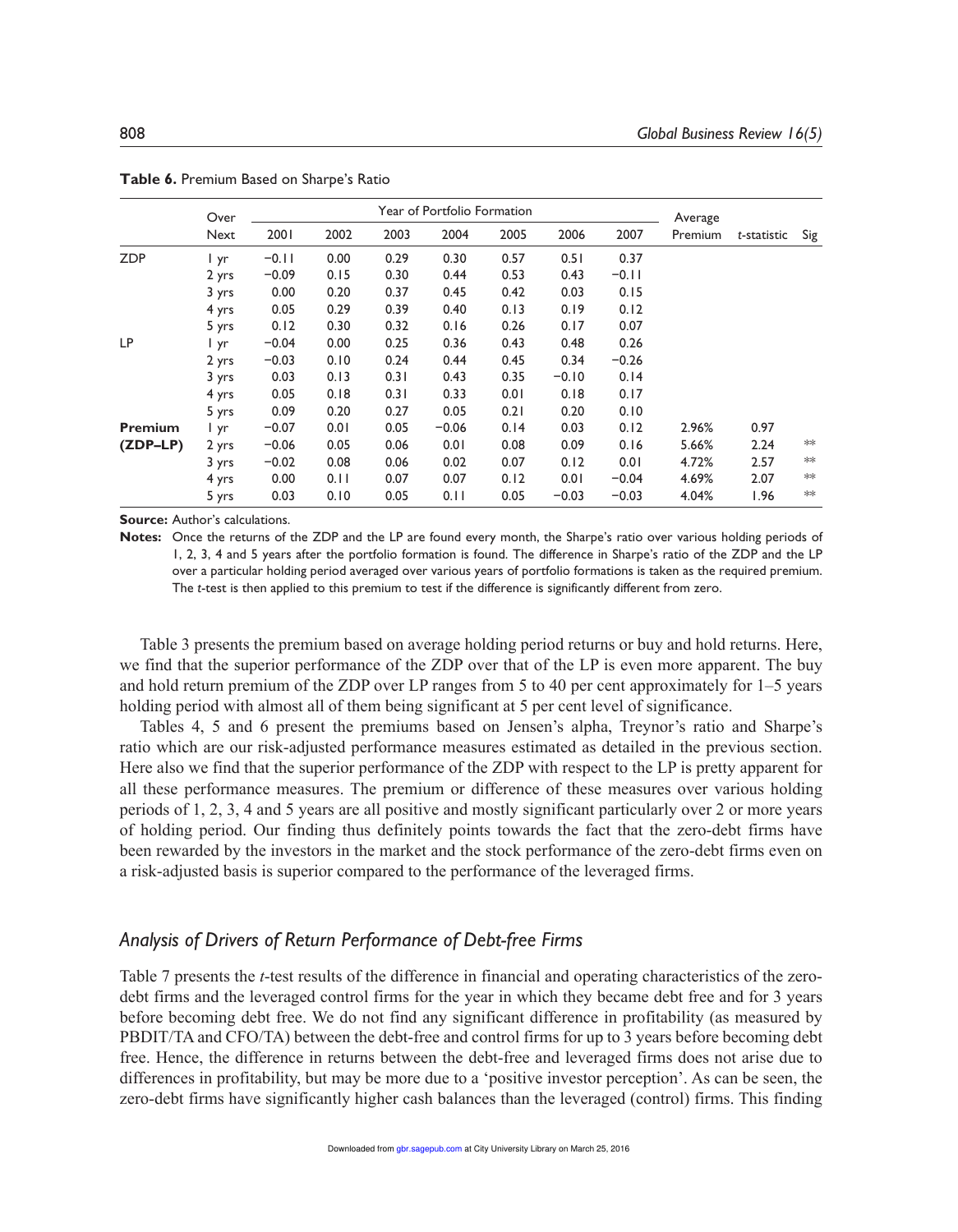| Variable      | Group   | t-value  | Sig. (2-tailed) | Mean  |
|---------------|---------|----------|-----------------|-------|
| PBDITA/TA(-3) | Sample  | 0.267    | 0.789           | 0.075 |
|               | Control |          |                 | 0.071 |
| PBDITA/TA(-2) | Sample  | 0.174    | 0.862           | 0.079 |
|               | Control |          |                 | 0.078 |
| PBDITA/TA(-1) | Sample  | 0.043    | 0.966           | 0.081 |
|               | Control |          |                 | 0.080 |
| PBDITA/TA(0)  | Sample  | 1.563    | 0.118           | 0.102 |
|               | Control |          |                 | 0.085 |
| $CFO/TA(-3)$  | Sample  | $-0.817$ | 0.414           | 0.039 |
|               | Control |          |                 | 0.047 |
| $CFO/TA(-2)$  | Sample  | $-1.463$ | 0.144           | 0.035 |
|               | Control |          |                 | 0.046 |
| $CFO/TA(-1)$  | Sample  | $-1.597$ | 0.110           | 0.031 |
|               | Control |          |                 | 0.046 |
| CFO/TA(0)     | Sample  | $-1.140$ | 0.254           | 0.021 |
|               | Control |          |                 | 0.033 |
| $NFA/TA(-3)$  | Sample  | $-6.779$ | $0.00***$       | 0.183 |
|               | Control |          |                 | 0.242 |
| $NFA/TA(-2)$  | Sample  | $-8.398$ | $0.00***$       | 0.170 |
|               | Control |          |                 | 0.240 |
| $NFA/TA(-1)$  | Sample  | $-9.325$ | $0.00***$       | 0.158 |
|               | Control |          |                 | 0.233 |
| NFA/TA(0)     | Sample  | $-9.311$ | $0.00***$       | 0.150 |
|               | Control |          |                 | 0.224 |
| $cash/TA(-3)$ | Sample  | 7.579    | $0.00***$       | 0.088 |
|               | Control |          |                 | 0.051 |
| $cash/TA(-2)$ | Sample  | 9.164    | $0.00***$       | 0.101 |
|               | Control |          |                 | 0.052 |
| $cash/TA(-1)$ | Sample  | 9.239    | $0.00***$       | 0.111 |
|               | Control |          |                 | 0.058 |
| cash/TA(0)    | Sample  | 8.432    | $0.00***$       | 0.115 |
|               | Control |          |                 | 0.065 |
| $M/B(-3)$     | Sample  | 2.090    | $0.037***$      | 1.354 |
|               | Control |          |                 | 0.803 |
| $M/B(-2)$     | Sample  | 2.134    | $0.033***$      | 1.560 |
|               | Control |          |                 | 0.860 |
| $M/B(-1)$     | Sample  | 1.058    | 0.291           | 1.527 |
|               | Control |          |                 | 1.209 |
| M/B(0)        | Sample  | 2.307    | $0.021***$      | 1.525 |
|               | Control |          |                 | 0.880 |

**Table 7.** Drivers of Return Performance of Debt-free Firms

**Note:** The *t*-test for equality of means of financial and operating characteristics between the sample (debt free) and control (leveraged) firms for the year in which the firm became debt free and 3 years prior to that.

points to the conservative nature of these debt-free firms. Previous works (Bernanke & Gertler, 1989; Kiyotaki & Moore, 1997; Whited, 1992) also suggest that firms with lower debt proportion should have lower quantity of fixed assets to serve as collateral. We also find that the sample firms have significantly lower levels of fixed assets as a proportion of TA (or more proportion of intangible assets in TA) than the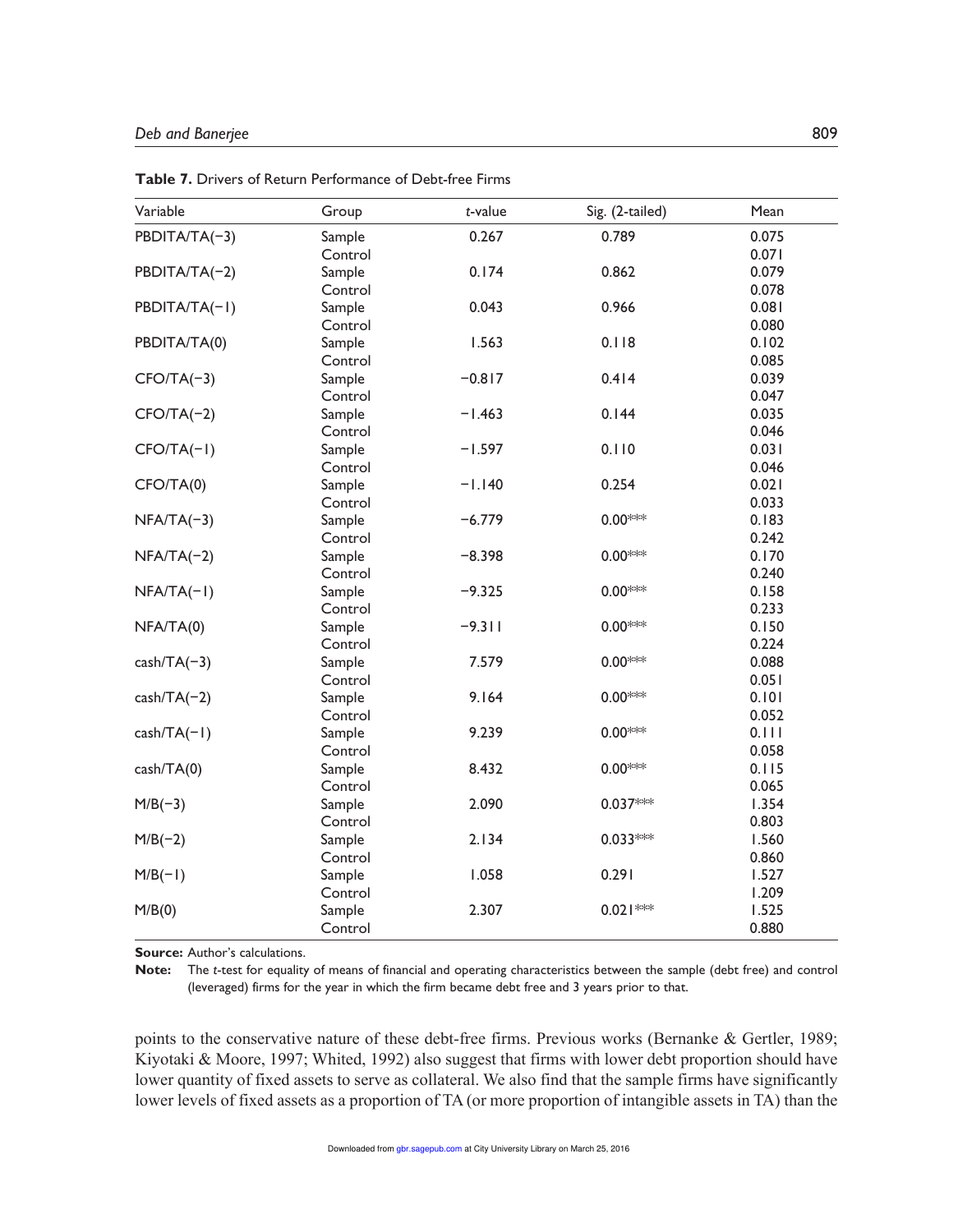control firms. The M/B ratios for the debt-free firms are significantly higher than the control firms before becoming debt free, which indicate that they have better growth opportunities. This is also consistent with their higher proportion of intangible assets.

In summary, the debt-free firms are found to be conservative with significantly higher levels of cash, higher proportion of intangible assets and more growth opportunities. Thus, the higher returns earned by debt-free firms could be because of the fact that the higher cash holdings would have allowed the zero-debt firms to undertake value-enhancing growth opportunities that otherwise might not have been undertaken (Denis & Sibilkov, 2010).

# **Conclusion**

This study tries to explore the possibility whether investors at large tend to reward firms that choose to remain debt free for at least 2 consecutive years. We look at the return performance of a portfolio of firms that have zero debt and compare it with the performance of a portfolio of firms matched by size and industry that have debt. Difference in return performance is examined based on both absolute and riskadjusted performance measures over various holding periods ranging from 1 to 5 years after the portfolio formation year. The results clearly indicate that firms with no debt on their balance sheet exhibit superior performance both on absolute and risk-adjusted basis particularly over 2 or more years of holding period. The reason for difference in stock return performance is not due to profitability difference between the debt-free firms and the control firms, but more due to a positive investor perception that their debt-free balance sheet and large cash reserves may allow these firms to undertake those growth prospects in future that are currently reflected in their valuations.

#### **Acknowledgement**

The authors are grateful to the anonymous referees and the editor of the journal for many insightful comments and extremely useful suggestions to improve the quality of the article.

#### **Notes**

- 1. CMIE stands for 'Centre for Monitoring Indian Economy' which maintains this database called 'Prowess' that has all relevant data pertaining to stock markets and firm-level data in India.
- 2. BSE stands for Bombay Stock Exchange that has more than 5,000 stocks listed in it divided into four principal groups, namely, A,B, T and Z, depending on some chosen parameters, such as, market capitalization, average transaction volume during the last 1 year and number of days traded during the last 1 year.
- 3. National Stock Exchange reports something called the S&P CNX Nifty total returns (TR) index. This shows the values of the Nifty index adjusted for dividends and hence returns calculated from changes returns on the index portfolio, inclusive of dividends.
- 4. The beta of a portfolio is obtained by regressing the excess returns of the portfolio over risk-free rate with the excess return of the market index over the risk-free rate over the time period concerned as per the following model:

$$
R_p - R_f = \alpha_p + \beta_p (R_m - R_f)
$$

The slope of that equation will give the estimate of beta of the fund.

5. The risk premium of the fund or portfolio equals the difference of the return of the fund and the risk-free rate. It is an estimate of the premium available for bearing the risk by an investor in investing in the fund rather than a riskless asset.